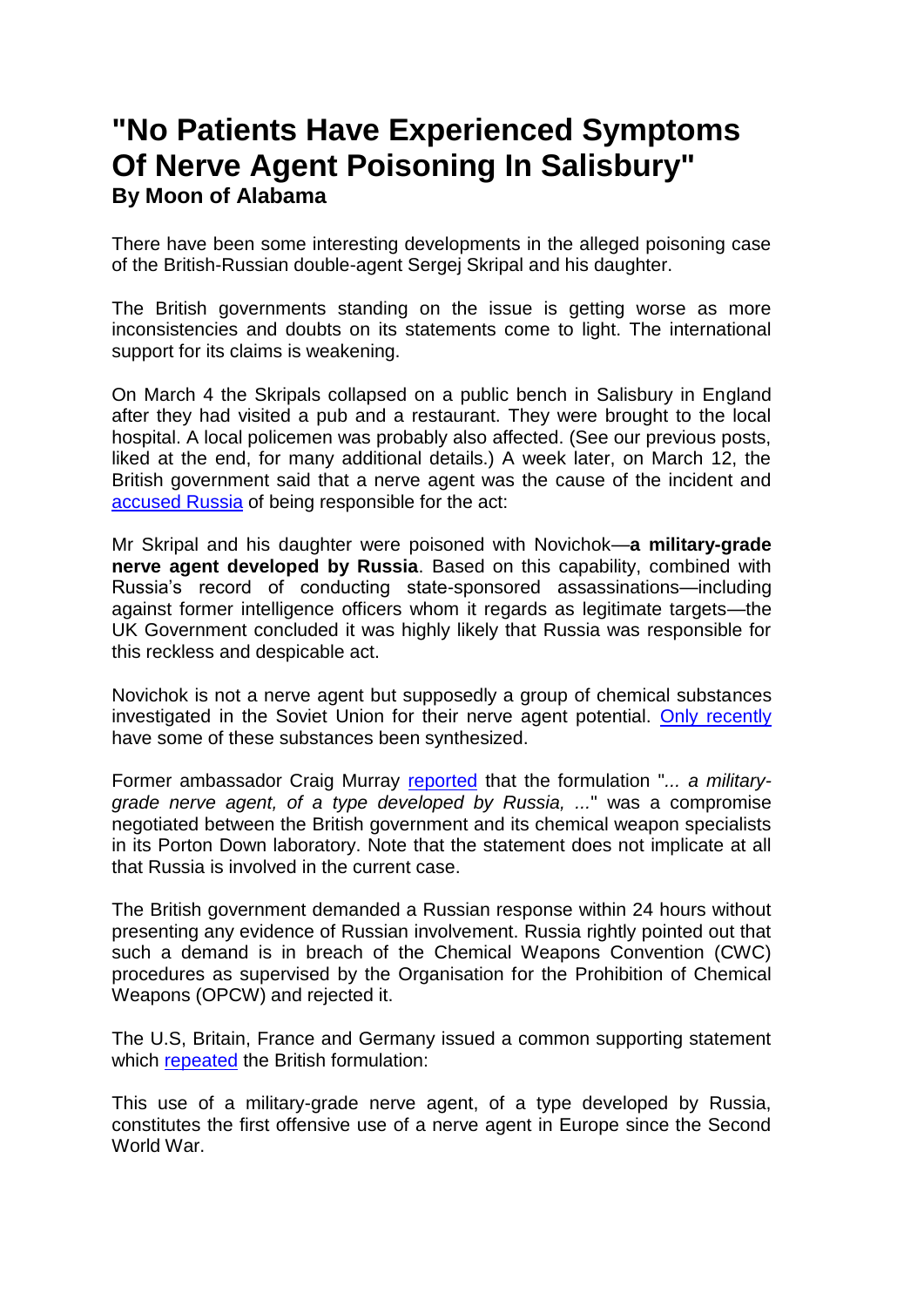We share the United Kingdom's assessment that there is no plausible alternative explanation, and note that Russia's failure to address the legitimate request by the government of the United Kingdom further underlines Russia's responsibility. We call on Russia to address all questions related to the attack in Salisbury.

Since then many [questions](http://www.moonofalabama.org/2018/03/theresa-mays-novichok-claims-fall-apart.html) and [doubts](http://www.moonofalabama.org/2018/03/governments-decree-truth-about-skripal-dissenters-will-be-punished.html) about the British government's Noviochok drama have been raised. Bit by bit the case is falling apart.

Consider for example this picture which shows Mr. Skripal and his daughter Julia presumably in the pub or the restaurant they visited before they collapsed. Who is the third person, visible in the mirror between them, who took the picture?



Via [Maxim A. Suchkov](https://twitter.com/MSuchkov_ALM/status/975069733904109568) and [Дмитрий Стешин](https://twitter.com/D_Steshin/status/974540642268295168) - [bigger](http://www.moonofalabama.org/images6/skripalspub.jpg)

Is this third person the former [MI6 agent Pablo Miller](http://www.moonofalabama.org/2018/03/spy-posions-spy-and-the-anti-trump-campaign.html) who once recruited Skripal as British double agent. Pablo Miller who like Sergej Skripal lives in Salisbury and is still his friend? The same Pablo Miller who worked with former MI6 agent Christopher Steele at Orbis to create the 'dirty dossier' about Donald Trump? How much were the Skripals involved in creating the fake stories in the anti-Trump dossier for which the Clinton campaign paid more than \$100,000 dollars. Did the Skripals threaten to talk about the issue? Is that why the incident happened?

So far no information about the third person that took the above picture has been coming forward.

On March 16 the British government was still pleased with the success of the drama it constructed [from a movie script](http://www.moonofalabama.org/images6/NovichockTV.mp4) (video) around the Skripal incident.

The headline and intro of the BBC story are telling: **Russian spy: UK** [government response going to plan so far](http://www.bbc.com/news/uk-politics-43431636)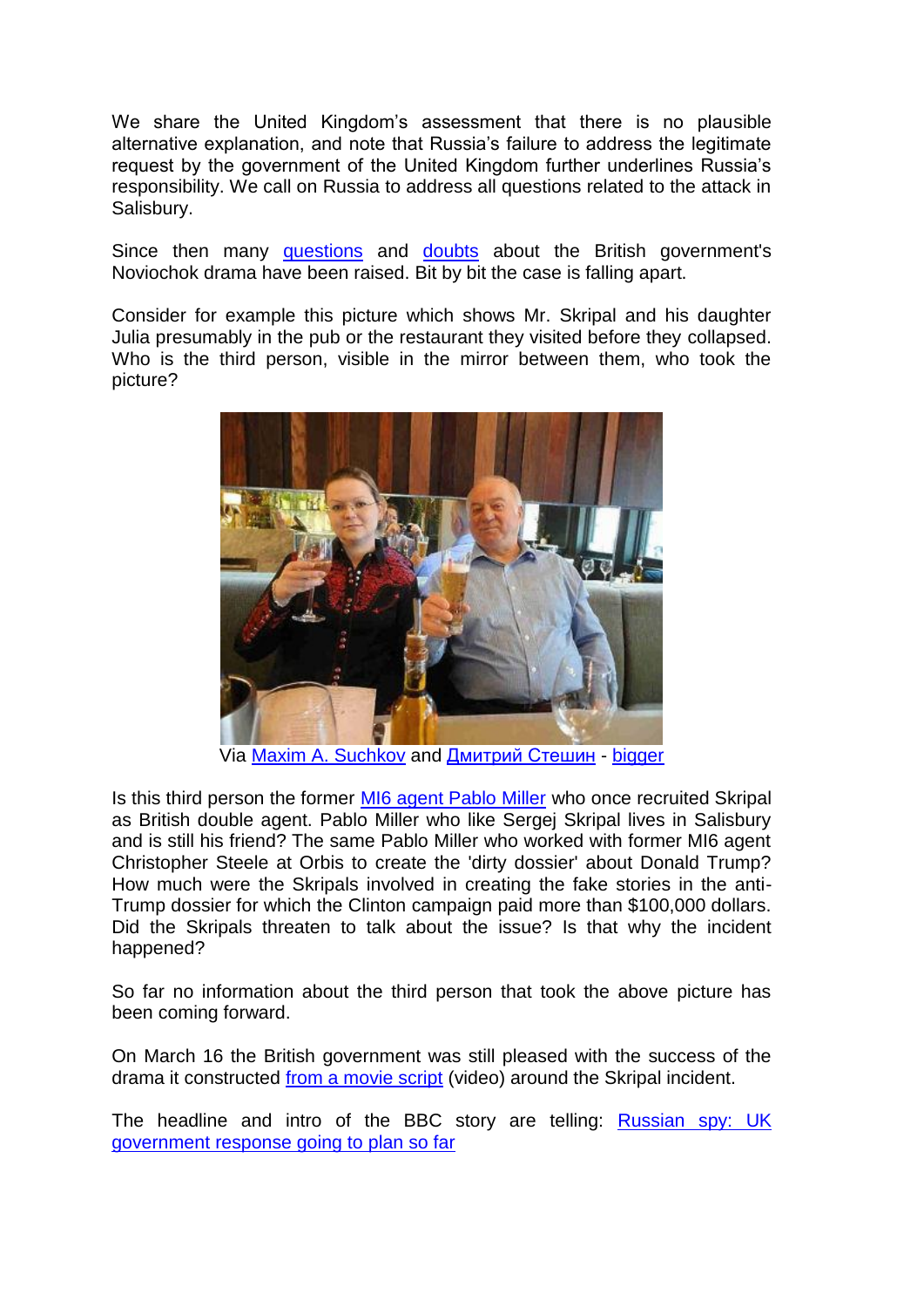Among senior ministers and officials, there's quiet satisfaction that **the Russia crisis seems to be going according to plan**. Maybe even better.

According to one senior government source, "it's gone at least as well as we'd hoped".

That may end soon.

The London Times reported on March 14th that 40 people in Salisbury needed treatment because of poisoning. A reader's letter to the paper written by "*Steven Davies - Consultant in emergency medicine, Salisbury NHS Foundation Trust*" disputes that report. The letter seems to say that none of the hospital's patients were effected by "nerve agents" at all:

Sir, Further to your report "Poison exposure leaves almost 40 needing treatment", Mar 14), may I clarify that **no patients have experienced symptoms of nerve agent poisoning in Salisbury and there have only been ever been three patients with significant poisoning**.



[bigger](http://www.moonofalabama.org/images6/salisburytimesletter.jpg)

The wording of the letter is not 100% clear. Does the "no patients" refer to only the 40 the Times mentioned or to all patents including the Skripals? Are the three patients with "significant poisoning" the Skripals and the affected policeman? Commentator *Noirette* had suggested here that the Skripal case was about food poisoning or a food allergy, not nerve agents. The Skripals had visited a fish restaurant one hour before they were found. The letter points into a similar direction.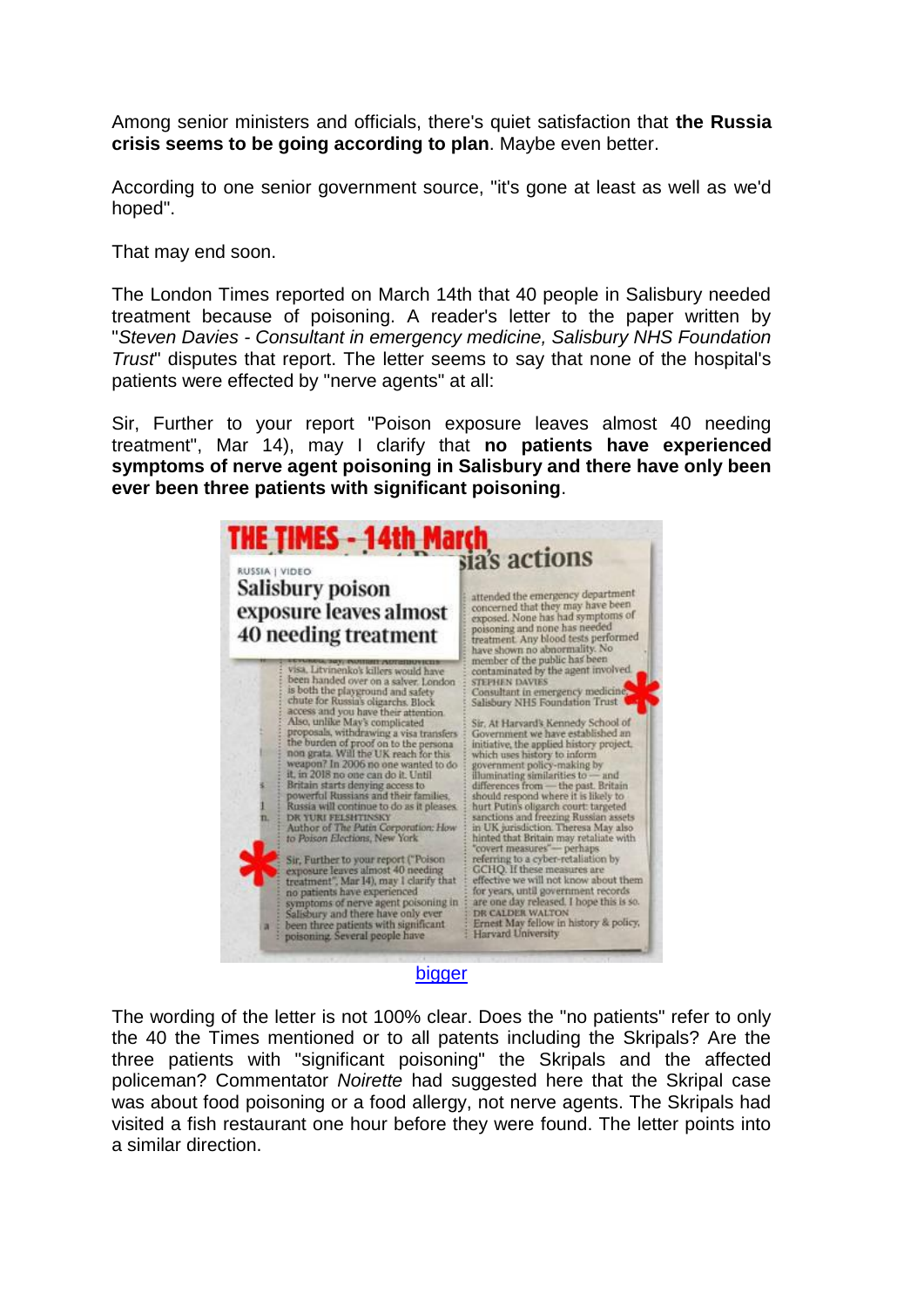I have yet to see a follow up on the letter by any media. Why is there no interview with the doctor? All medical personal involved are astonishingly silent. Since day one there has been no medical update on the health status of the Skripals. Has the government issued a gag order. Why? By writing the above letter Steven Davies, the Salisbury emergency consultant, probably circumvented it.

The UK has since folded on its unilateral demand outside of the OPCW procedures. It has now, as Russia demanded, involved the OPCW and OPCW specialist are expected to visit the British chemical weapon laboratory in Porton Down, which is near Salisbury, to investigate the case.

But the British Foreign office also [raised](https://www.gov.uk/government/news/investigators-from-chemical-weapons-watchdog-to-arrive-in-uk) a new accusation against Russia:

The Foreign Secretary revealed this morning that we have information indicating that within the last decade, Russia has investigated ways of delivering nerve agents likely for assassination. And part of this programme has involved producing and stockpiling quantities of Novichok. This is a violation of the Chemical Weapons Convention.

The Foreign Secretary Boris Johnson used a [less hedged wording:](https://uk.news.yahoo.com/britain-accuses-russia-secretly-stockpiling-deadly-nerve-agent-110002204.html)

"We actually have evidence within the last 10 years that Russia has not only been investigating the delivery of nerve agents for the purposes of assassination, but has also been creating and stockpiling Novichok," Johnson told the BBC.



British Foreign Secretary Boris Johnson - [bigger](http://www.moonofalabama.org/images6/borisjohnson.jpg)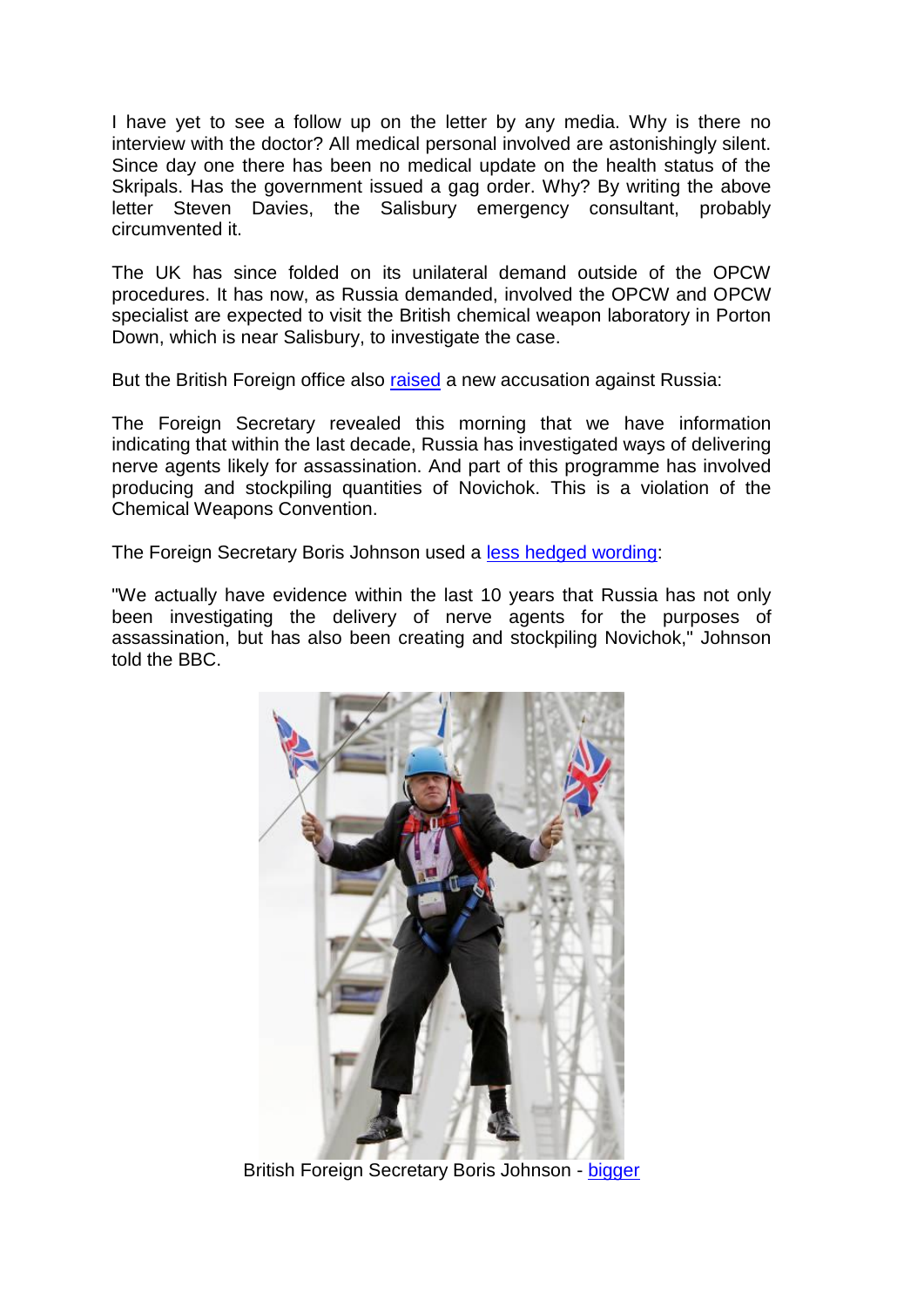Craig Murray [took the Johnson statement apart.](https://www.craigmurray.org.uk/archives/2018/03/boris-johnson-issues-completely-new-story-on-russian-novichoks/) If the UK really had or has such information why did it not, as the CWC demands, inform the OPCW of Russia's potential breach of its obligations? Why is this coming out only now?

The British allies seem to be unimpressed by Boris Johnson's show.

Today the German Foreign Minister [tracked back](https://euobserver.com/foreign/141362) from the common position issued last week:

Heiko Maas, the German foreign minister, has described Russia as a "difficult partner", but said **the UK poisoning was a "bilateral" issue**, indicating that Britain can count on little support from the EU.

Maas spoke ahead of a meeting of EU foreign ministers in Brussels on Monday (19 March)

A common statement after the EU foreign ministers meeting [did not blame](http://www.consilium.europa.eu/en/press/press-releases/2018/03/19/statement-by-the-foreign-affairs-council-on-the-salisbury-attack/)  [Russia.](http://www.consilium.europa.eu/en/press/press-releases/2018/03/19/statement-by-the-foreign-affairs-council-on-the-salisbury-attack/) It repeated the carefully negotiated wording of the original British accusation but did not endorse the British position:

The European Union takes extremely seriously the UK Government's assessment that it is highly likely that the Russian Federation is responsible.

The European Union is shocked at the offensive use of any military-grade nerve agent, of a type developed by Russia, for the first time on European soil in over 70 years.

The EU welcomes the commitment of the UK to work closely with the Organisation for the Prohibition of Chemical Weapons (OPCW) in supporting the investigation into the attack.

The statement is false in that nerve agents have actually been used on European soil over the last 70 years. During the Cold War Britain tested various types of chemical and biological weapons, including nerve agents, [on its own](https://www.independent.co.uk/news/uk/politics/how-the-british-government-subjected-thousands-of-people-to-chemical-and-biological-warfare-trials-10376411.html)  [population](https://www.independent.co.uk/news/uk/politics/how-the-british-government-subjected-thousands-of-people-to-chemical-and-biological-warfare-trials-10376411.html) as well as in its colonies and in other countries. Why should we exclude an even more recent use?

The Skripal poisoning case stinks. The British government is obviously not telling the truth about it. It uses the script of a recent spy drama to allege a 'Novichok' attack to implicate Russia and to raise anti-Russian sentiment. Information about the case is evidently held back. The media is mostly complicit.

Foreign countries have noticed that the story stinks and are tracking back on their support.

The people and the British opposition should urgently demand more and better answer from May's failing government.

---